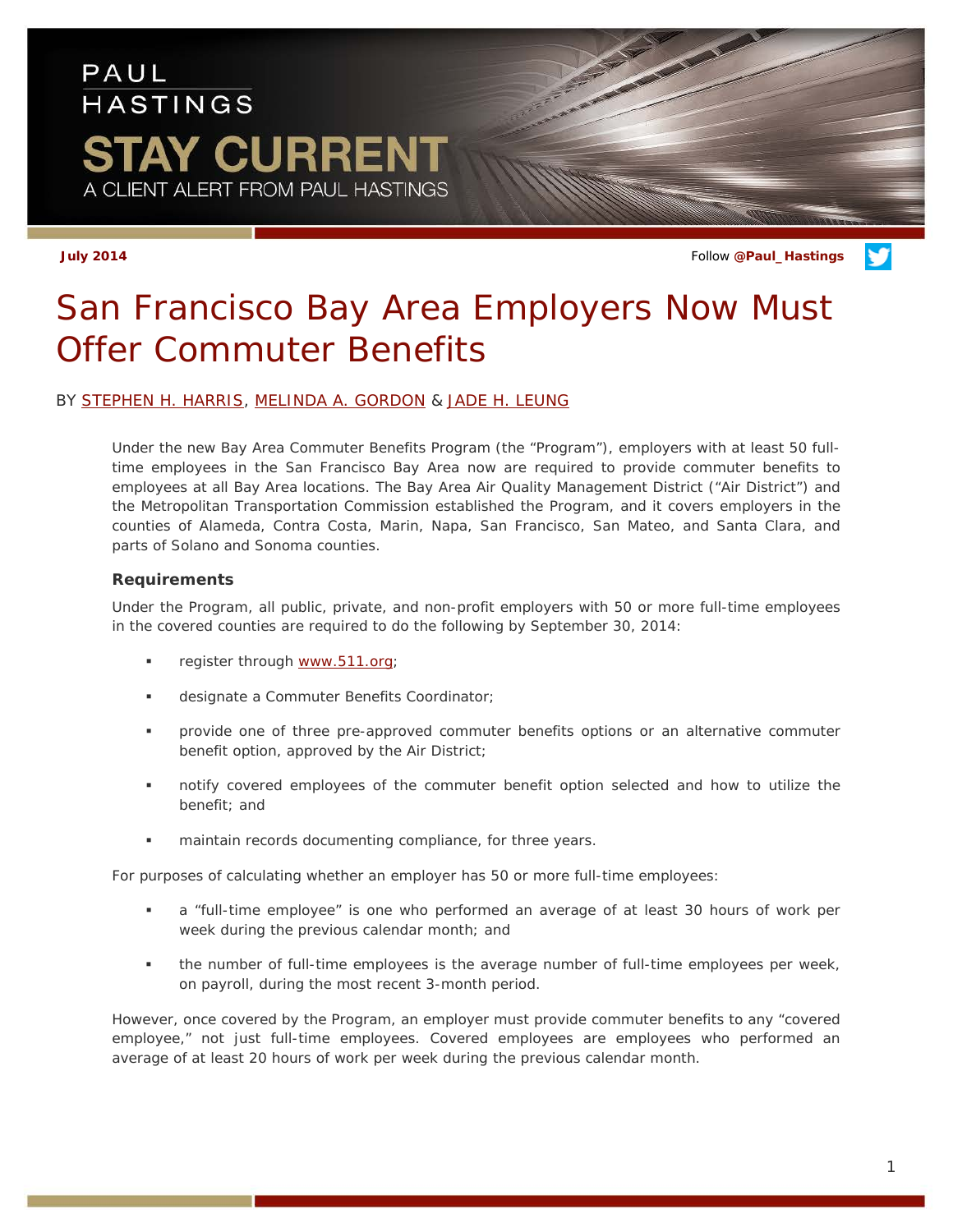Field employees (those whose primary job responsibilities are at a temporary job site and who do not report to an employer's home office or other permanent job location) and seasonal and temporary employees (those who work 120 or fewer days per year) are excluded from the Program, meaning they are not included in the full-time employee count and are not entitled to benefits as covered employees.

### **The Four Commuter Benefits Options**

- 1. **Pre-Tax Benefit:** The employer sponsors a program that allows employees to exclude their transit or vanpool costs from taxable income through a program compliant with Section 132(f) of the Internal Revenue Code, up to the maximum allowable amount (currently \$130 per month).
- 2. **Employer-Provided Subsidy:** The employer provides a subsidy equal to the cost of commuting via transit or vanpool, or \$75, whichever is lower.
- 3. **Employer-Provided Transit:** The employer provides free or low cost bus, shuttle, or vanpool service operated by or for the employer. The employer may charge no more than \$2.00 per employee for a short-distance one-way trip (e.g. from a transit station to the worksite), or no more than \$0.20 per mile per employee for a long-distance one-way trip (e.g. from the employee's home community to the worksite).
- 4. **Alternative Commuter Benefit:** The employer can propose an alternative commuter benefit that provides at least the same reduction in single-occupant vehicle trips as Options 1–3. Possible alternative benefits include carpool subsidies, bicycle subsidies, telecommuting, and on-site amenities, among other options. The benefit must be proposed in writing, comply with Air District guidelines, and be approved in writing by the Air District.

The Program provides employers with significant flexibility to choose the commuter benefit option that best suits the needs of the employer and its workforce. Factors that employers will want to consider will include the total cost, number of employees, typical employee commutes, the geographic spread of employees' homes and job sites, and the potential tax benefits of each option, among other factors. Normally, Option 1, the Pre-Tax Benefit, will be the least costly, because the only employer expense should be the incremental expense of adopting and maintaining the program (and, because the benefit is tax-free, employers should save somewhat on payroll taxes). For employers that do not want to self-administer, there are a number of commuter benefit program providers.

# **Related Local Ordinances**

Employers with fewer than 50 full-time employees also need to be aware that similar commuting benefits ordinances have been implemented in the city and county of San Francisco, the San Francisco International Airport ("SFO"), and the cities of Berkeley and Richmond. San Francisco and SFO require employers with 20 or more employees nationwide to offer commuter benefits. Berkeley and Richmond require employers with 10 or more employees nationwide to offer commuter benefits.

# **Enforcement**

Program violations are subject to civil penalties under California Health and Safety Code § 42402 et seq. The Air District has indicated that it will address violations on a "case-by-case" basis, and that its goal is to achieve compliance; thus, enforcement actions could result in both required compliance and monetary penalties.